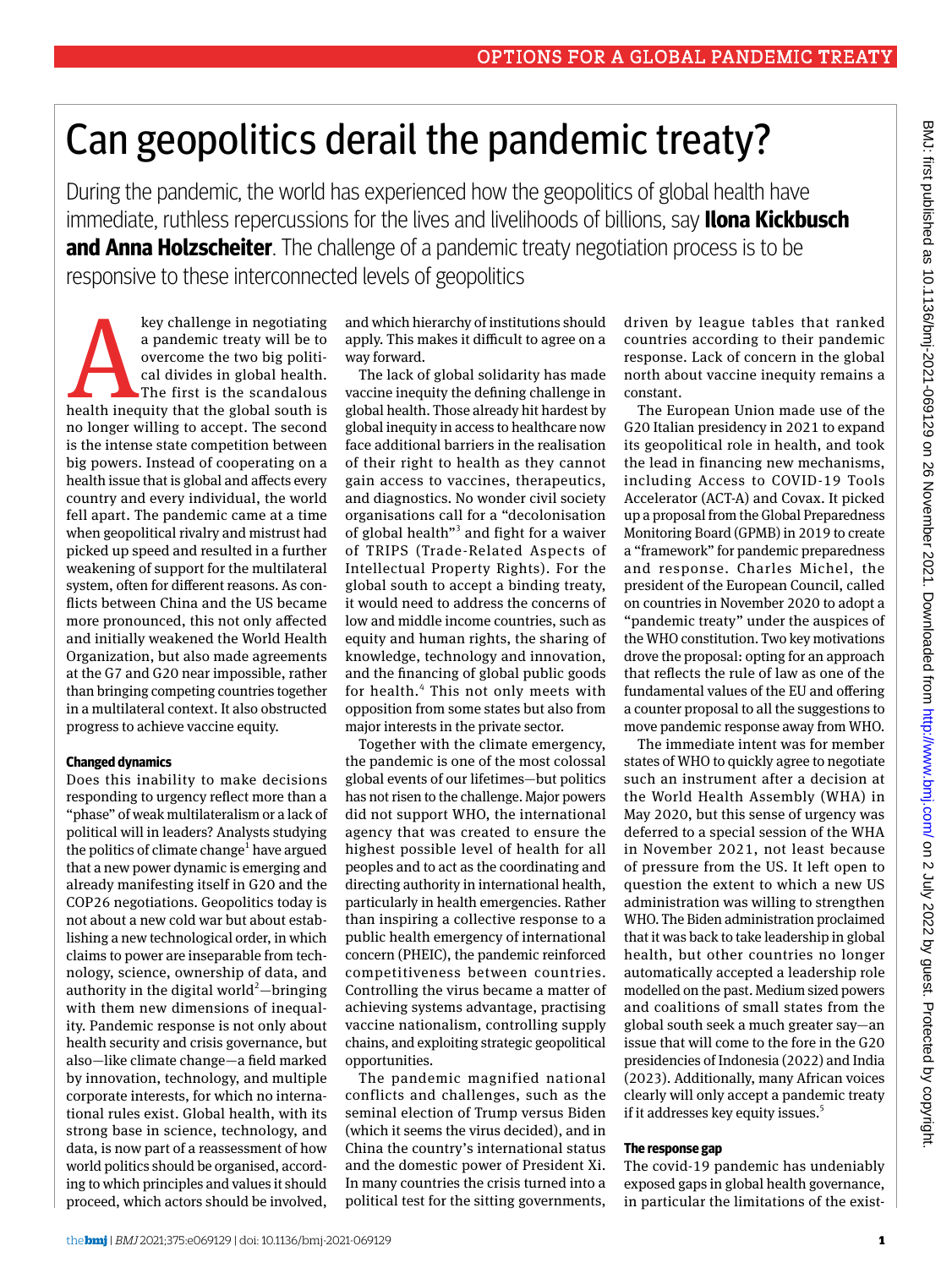ing rule book—the International Health Regulations (IHR)—and the institutional capacities of WHO. Stronger enforcement, oversight power, and possibly sanctioning are needed to enhance reporting, transparency, and international exchange of data, and to ensure global cooperation in the distribution of vaccines and other resources.<sup>6</sup> Many countries proposing a pandemic treaty hope that a new instrument would help break the cycle of panic and neglect and close the political gap by elevating action to higher levels of authority and oversight than is the case with the IHR.

Mechanisms to better work together, respond rapidly, and create more equity were laid out early by WHO, with many global health organisations joining forces in ways they had never done before: WHO declared a PHEIC on 30 January 2020 and by April 2020 had established a ground breaking global collaboration to accelerate development, production, and equitable access to covid-19 tests, treatments, and vaccines: ACT-A. Covax the vaccine pillar of ACT-A—was created to accelerate the development and manufacture of covid-19 vaccines, and to guarantee fair and equitable access for every country in the world through a new mechanism for pooling risk. In May 2020, WHO and partners launched the COVID-19 Technology Access Pool to facilitate timely, equitable, and affordable access to covid-19 health products by boosting their supply. Many of the key parties (apart from the EU) were absent from these developments.

When a vaccine became available in record time, the political gap was turned into a vaccine distribution gap. The world did not came together to launch a truly global initiative during the vaccine development phase nor when production became possible and the need for fair distribution was paramount. Covax was left out in the cold. The EU, which had started its global foray with such determination, failed in the equitable sharing of vaccines and intellectual property. And positioning continued: in September 2021 the US president called a vaccine summit at the UN General Assembly, $^7$  and in October 2021 the Chinese president at the G20 meeting called for a global vaccine cooperation action initiative.<sup>8</sup>

The target now is to vaccinate at least 40% of the population of all countries by the end of 2021 and at least 70% by mid 2022, as well as the extension of the ACT-A mandate. But the G20 says little on how this will be achieved, especially regarding fair financing. The G20 did not

adopt a proposal to establish a new facility to close the financing gap, as proposed by the US and Norway,<sup>9</sup> but decided to create a Health-Finance Task Force to be jointly chaired by the 2021 and 2022 G20 presidencies. The task force will report to health and finance ministers in early 2022 and will be assisted by a secretariat housed at WHO, with the support of the World Bank. Many interpreted this, again, as a political failure, but it must also be seen through geopolitical eyes as the rejection by some G20 members of yet another new mechanism housed at the World Bank and close to US control. The approved approach now links the task force to WHO, thus respecting and supporting its constitutional role within the multilateral system rather than going down the road of ever more institutional fragmentation.

#### **A new pandemic treaty and changes in power constellations**

The concomitance of a global crisis that goes far beyond a health and an ongoing reconfiguration of geopolitical power makes predicting the outcome of pandemic treaty negotiations difficult. Would a treaty help to overcome geopolitical divides between the US and China, between the global north and south, between liberal democracies and alliances of populist, often illiberal political systems? Or will the initiative fail precisely because of these divides? Scholarly analysis of decades of international treaty making has helped to identify three factors that make successful global institution building likely: firstly, strong international or global interdependency reflected in collective action; secondly, the financial and ideological support of powerful states or groups of states; and thirdly, shared values and norms, such as belief in multilateralism, global solidarity, and human rights.

The least problematic of these three "ingredients" seems to be the acknowledgment that pandemics are situations of extreme global interdependency, ripe with collective action problems—that is the dependency of collective health security on effective pandemic preparedness and response, public health, and economic policies everywhere. The many proposals on institution building surrounding covid-19 result from the recognition that pandemics are a collective problem and that multilateral or global cooperation on prevention and control of pandemics is needed. The larger group of liberal, multilateralist countries that are pushing

for a pandemic treaty share a solid fundament of values and norms. Support for the treaty from low and middle income countries, in contrast, is dependent on richer countries delivering on their promises for greater equity, sharing, and access as part of the security equation.

#### **Replacement or repair?**

Beyond the power struggle between the US and China, however, the reactions of some groups—BRICS (Brazil, Russia, India, China, and South Africa), alliances of small state and medium sized powers, and nonstate parties—towards the pandemic treaty initiative reveal many lines of division. Powerful states (US, Russia, China) must not obstruct negotiations, even if they do not intend—or are unsure if they are able—to ratify, and poorer countries must be willing to give a treaty the benefit of the doubt. The results of the Working Group on Strengthening WHO Preparedness and Response to Health Emergencies (WGPR) at WHO highlight this direction, and call for negotiation of a new instrument as well as strengthening the IHR (2005).

Without doubt, the institutional landscape of contemporary global health governance is the result of ongoing institutional experimentation beyond longstanding intergovernmental cooperation through WHO or the World Bank. Since the early 2000s, global health has offered a fertile environment for growing partnerships and alliances between public institutions and the private sector. At a time when WHO was, once more, believed to be excessively bureaucratic, slow, and inefficient, the creation of new global health partnerships was celebrated as the result of innovation and an instrument of greater efficiency. Yet, in that very period, WHO proved its constitutional role by adopting two major treaties: the Framework Convention on Tobacco Control and the revision of the IHR. The increasing number of other global health bodies created another problem—a weakening of the only global health institution able to set norms and standards and negotiate binding treaties.

The question of innovation as replacement versus innovation as renovation is of course much too simple, but it will, most certainly, inform negotiations for a new pandemic treaty. Global health has very little binding international law and thus states are unwilling to surrender sovereignty. Particular sensitivity should be shown towards governments advocating replacement and the creation of new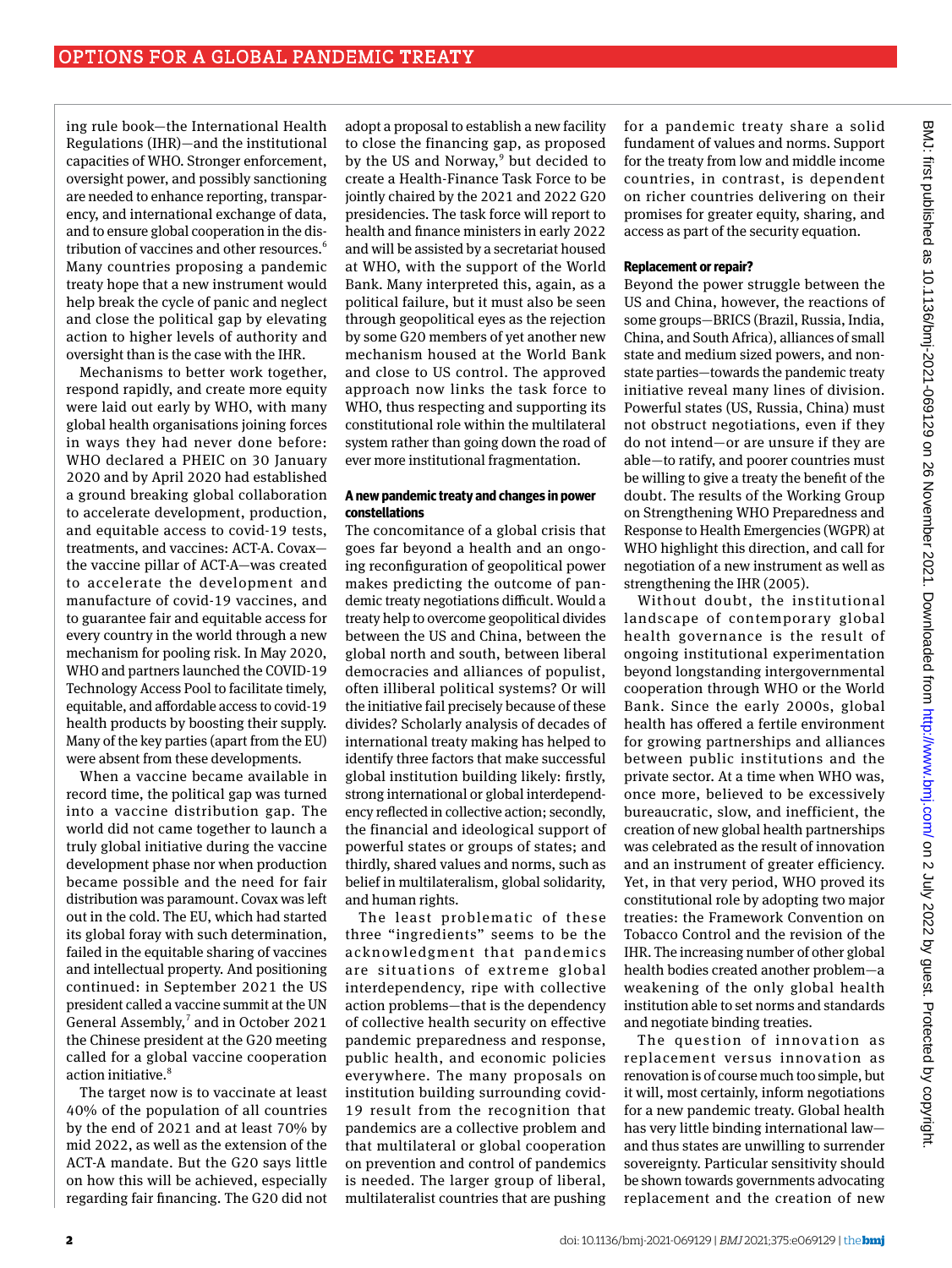structures. Some argue that supporting a new global treaty is a smokescreen to deflect from the domestic failure of some countries in their pandemic preparedness and response.<sup>10</sup> Many civil society organisations have legitimate concerns that the pandemic treaty project will turn the attention of the international community away from the historically strong opposition towards patent monopolies on lifesaving drugs and the unprecedented collective call for a TRIPS waiver. $^{11}$  Others reject the treaty because they fear it would make WHO more powerful. They have been de-funding the regular budget of WHO and, instead, finance and rely on a highly fragmented and often poorly synchronised institutional patchwork.<sup>3</sup> While some want a treaty to strengthen WHO, others ask if expectations are too high: would a new treaty really be able to plug the regulatory gaps exposed by covid-19 if the IHR had not been implemented over the past 15 years? And finally—would a treaty really help to close the equity and power gap between high income countries and those with low or middle incomes?

#### **The scramble for a seat at the negotiating table**

This leads to the question that consumes any treaty exercise: is there a legal vacuum that needs to be filled by a new agreement or is there simply a crisis of implementation and oversight? And how does a new agreement relate to existing international law? The shape of the treaty as a framework convention is emerging, and extending this intergovernmental instrument towards non-state parties, both in terms of their rights and their responsibilities, will be challenging.

The geopolitical power struggles in which the pandemic treaty project is embedded will be reflected, without doubt, in the varying degrees of enthusiasm with which WHO member states engage with the negotiation process. Non-state actors already began their scramble for participation in the treaty making process the moment that EU President Charles Michel launched his initiative.<sup>12</sup> Against the backdrop of diversified global health, in which power relationships between wealthy nations (mostly in the global north) and low and middle income countries (mostly in the global south) have shifted, and in which non-state actors yield considerable financial, agenda setting, and normative power, the extent of the involvement by representatives of civil society, science, and corporate interests in the drafting of the treaty is destined to be hotly debated. $13$ 

When Trump withdrew the US from WHO, the EU worked towards filling the power void, and it is clear that trust in the US is not yet fully re-established. At the same time, countries that have been particularly disillusioned by an EU that failed them in terms of equity and access will be less motivated to engage in the treaty making process. It is therefore of prime importance that Indonesia and India chair the G20 during a negotiation phase in 2022 and 2023.

#### **Conclusion**

A unique opportunity has emerged to change the parameters of global cooperation and international authority on pandemic preparedness and response through a pandemic treaty. The ongoing struggles of many countries to contain covid-19 despite high vaccination rates might be instrumental in keeping up momentum to strengthen and expand international rules on pandemic preparedness and response. As we write, WHO has stated that Europe is again the epicentre of the pandemic. The discussions of a new pandemic treaty also coincide with other important reform discussions—a revision of the IHR and a revision of international patent protection rules under the WTO TRIPS agreement. In the face of crises in health, economy, and governance—and considering the weak legalisation of global health, an extended negotiation process that takes place in parallel (as proposed by the WGPR) could lead to complications and be a burden to many member states. Such is the cost of a geopolitical deal. Countries can discuss or even combine different paths, but they must not drop the issue during a geopolitical standoff, leaving the world without a potent international instrument when the next pandemic strikes.

The tectonic shifts and dislocations, from governmental to non-governmental actors, from traditionally great powers to emerging powers, and from the global north to the south suggest that new perspectives on geopolitics are needed that go beyond the traditional study of macro power struggles between sovereign states. At a minimum, the notion of geopolitics needs to include the power of corporations and private foundations, their strategies to broaden their spheres of influence through innovation and technology, and their roles not only as shapers of international rules but also as the bearers of responsibility under international law. More broadly still, the geopolitics of global health must include the geopolitics of the intimate<sup>14</sup> and the trust of citizens in their governments

and in international institutions. With the pandemic, the world has experienced how the geopolitics of global health have immediate, ruthless repercussions for the lives and livelihoods of billions. The challenge of a pandemic treaty negotiation process is to be responsive to these interconnected levels of geopolitics. The power politics of the few still dominate international institutions, and the expectation of the many is that the new treaty will place the life, wellbeing, and access to health of all peoples at the centre of pandemic preparedness and response.

Contributors and sources: This article was written in the framework of a project at the Global Health Centre at the Graduate Institute of International and Development Studies (Geneva) to support the ongoing discussion on a pandemic treaty through independent information on key issues.

Competing interests: We have read BMJ policy on competing interests and have the following to declare: none.

#### Provenance and peer review: Commissioned; externally peer reviewed.

This article is part of a collection of articles on a global pandemic treaty. The collection was proposed by the Global Health Centre at the Graduate Institute. The BMJ edited and made the decisions to publish the articles. Article handling and open access fees are funded by a research project at the Global Health Centre, Graduate Institute, Geneva. Kamran Abbasi and Juliet Dobson are the editors for The BMJ.

#### Ilona Kickbusch, professor1

Anna Holzscheiter, professor of international politics

<sup>1</sup> Graduate Institute of International and Development Studies, Geneva, Switzerland

2 Technical University Dresden, Germany

Correspondence to: A Holzscheiter anna.holzscheiter@tu-dresden.de



This is an Open Access article distributed in accordance with the Creative Commons Attribution Non Commercial (CC BY-NC 4.0) license, which permits others to distribute, remix, adapt, build upon this work non-commercially, and license their derivative works on different terms, provided the original work is properly cited and the use is non-commercial. See: [http://creativecommons.org/](http://creativecommons.org/licenses/by-nc/4.0/) [licenses/by-nc/4.0/.](http://creativecommons.org/licenses/by-nc/4.0/)



- 1 Charbonnier P. For an ecological realpolitik. [https://](https://www.e-flux.com/journal/114/365035/for-an-ecological-realpolitik/) [www.e-flux.com/journal/114/365035/for-an](https://www.e-flux.com/journal/114/365035/for-an-ecological-realpolitik/)[ecological-realpolitik/](https://www.e-flux.com/journal/114/365035/for-an-ecological-realpolitik/).
- 2 Macaes B. A new technological order. [https://](https://policyexchange.org.uk/a-new-technological-order/)
- [policyexchange.org.uk/a-new-technological-order/](https://policyexchange.org.uk/a-new-technological-order/) Ramakrishnan N. Why India must speak up against the new pandemic treaty proposal at the WHO. The Wire. 24 May 2021. [https://thewire.in/health/why](https://thewire.in/health/why-india-must-speak-up-against-the-new-pandemic-treaty-proposal-at-the-who)[india-must-speak-up-against-the-new-pandemic](https://thewire.in/health/why-india-must-speak-up-against-the-new-pandemic-treaty-proposal-at-the-who)[treaty-proposal-at-the-who](https://thewire.in/health/why-india-must-speak-up-against-the-new-pandemic-treaty-proposal-at-the-who)
- Svet Lustig V. Global health is in disarray-but is a pandemic treaty the way out? Health Policy Watch. 23 April 2021. [https://healthpolicy-watch.news/](https://healthpolicy-watch.news/global-health-is-in-disarray-but-is-a-pandemic-treaty-the-way-out) [global-health-is-in-disarray-but-is-a-pandemic-treaty](https://healthpolicy-watch.news/global-health-is-in-disarray-but-is-a-pandemic-treaty-the-way-out)[the-way-out](https://healthpolicy-watch.news/global-health-is-in-disarray-but-is-a-pandemic-treaty-the-way-out)